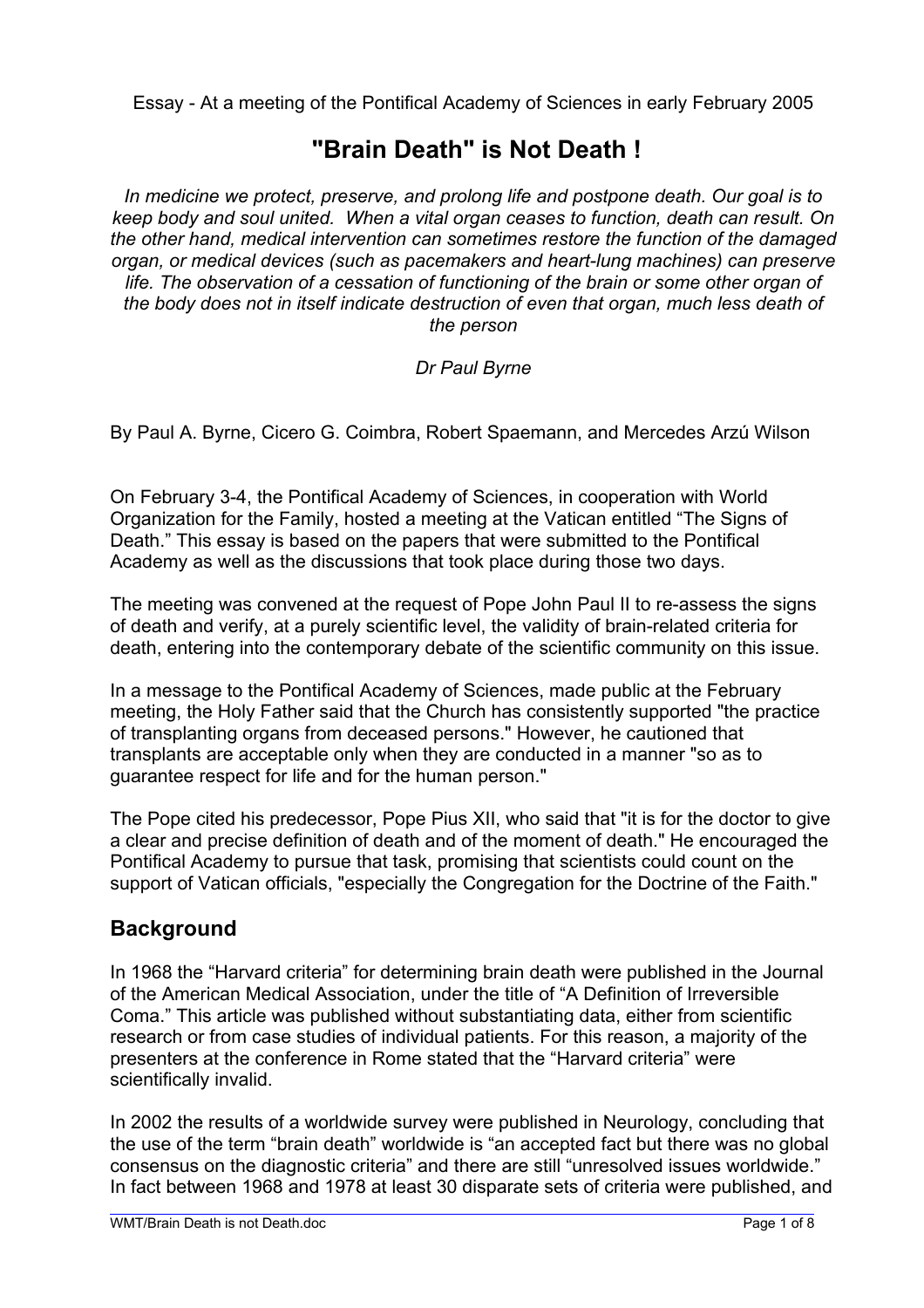there have been many more since then. Every new set of criteria tends to be less rigid than earlier sets and none of them is based on the scientific method of observation and hypothesis followed by verification).

Attempts to compare the newer criteria with the time proven, generally accepted criteria for death--the cessation of circulation, respiration, and reflexes--show that these criteria are distinctly different. This has resulted in an unhappy situation for the medical profession. Many physicians, who feel that the Hippocratic Oath is being violated by acceptance of such disparate sets of criteria, feel the need to expose the fallacy of "brain death," because the noble reputation of the medical profession is at stake.

### **Philosophical considerations**

In his presentation to the Pontifical Academy, Robert Spaemann--a noted former professor of philosophy from the University of Munich--cited the words of Pope Pius XII, who declared that "human life continues when its vital functions manifest themselves, even with the help of artificial processes."

Professor Spaemann observed: "The cessation of breathing and heartbeat, the 'dimming of the eyes,' rigor mortis, etc. are the criteria by which since time immemorial humans have seen and felt that a fellow human being is dead." But the Harvard criteria "fundamentally changed this correlation between medical science and normal interpersonal perception." As he put it:

Scrutinizing the existence of the symptoms of death as perceived by common sense, science no longer presupposes the "normal" understanding of life and death. It in fact invalidates normal human perception by declaring human beings dead who are still perceived as living.

The new approach to defining death, the German scholar continued, reflected a different set of priorities:

It was no longer the interest of the dying to avoid being declared dead prematurely, but other people's interest in declaring a dying person dead as soon as possible. Two reasons are given for this third party interest:

 1) guaranteeing legal immunity for discontinuing life-prolonging measures that would constitute a financial and personal burden for family members and society alike,

and

L

2) collecting vital organs for the purpose of saving the lives of other human beings through transplantation. These two interests are not the patient's interests, since they aim at eliminating him as a subject of his own interests as soon as possible.

The arguments against the use of "brain death" as a determination of death are being made, Spaemann noted, "not only by philosophers, and, especially in my country, by leading jurists, but also by medical scientists." He quoted the words of a German anesthesiologist who wrote, "Brain-dead people are not dead, but dying."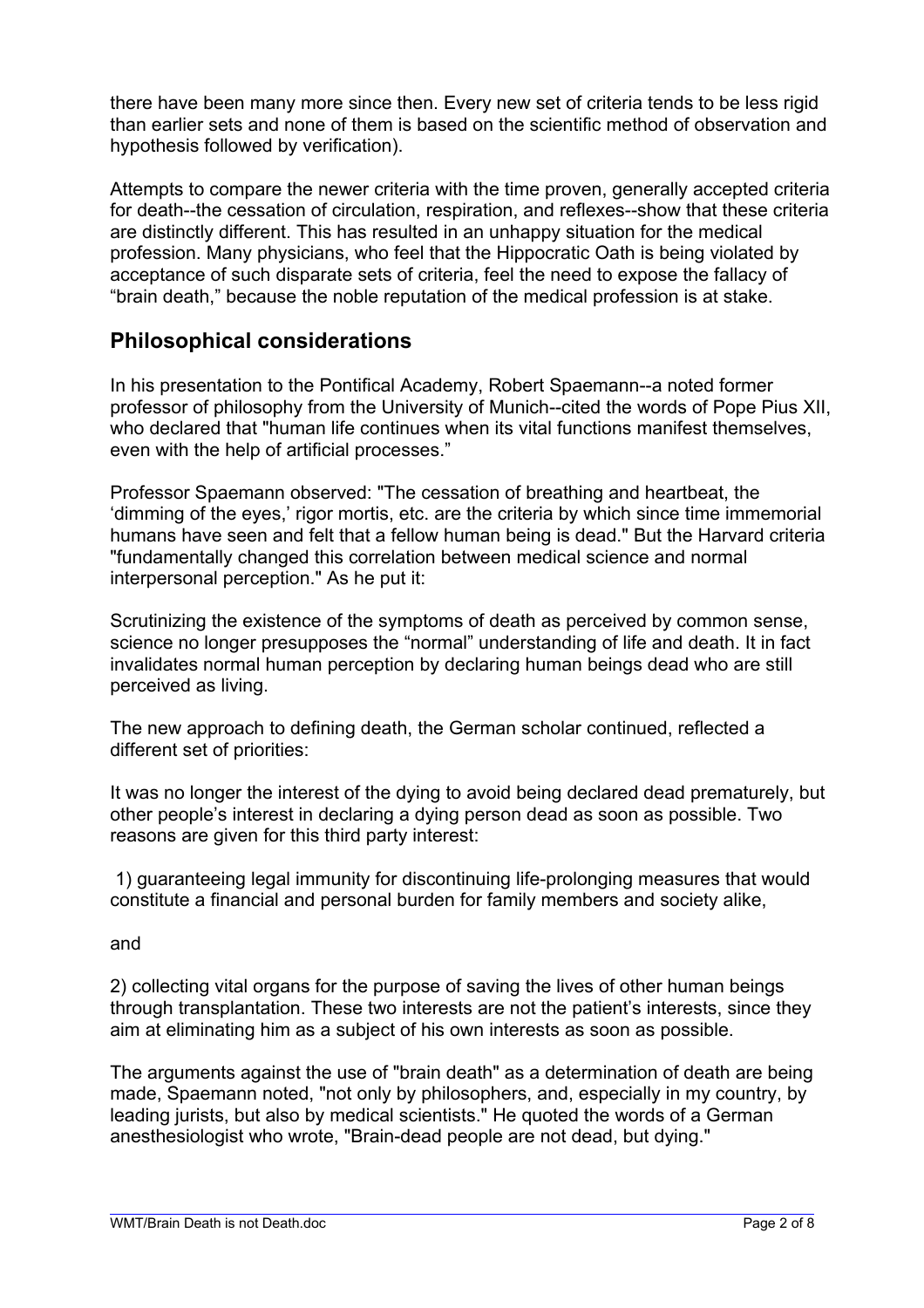# **Medical evidence**

Dr. Paul Byrne, a neonatologist from Toledo, Ohio, offered a medical perspective - he testified:

When organs are removed from a "brain dead" donor, all the vital signs of the "donors" are still present prior to the harvesting of organs, such as: normal body temperature and blood pressure; the heart is beating; vital organs, like the liver and kidneys, are functioning; and the donor is breathing with the help of a ventilator.

Furthermore, Bryne told the Academy, that approach is required for most transplant surgery, because vital organs deteriorate very quickly after a patient dies. "After true death," he said, "unpaired vital organs (specifically the heart and whole liver) cannot be transplanted."

Transplantation of unpaired vital organs is legal in most Western countries, including the United States, and in some developing nations like Brazil, but the important question for anyone is: "is it morally permissible to terminate a life to save another?" Pope John Paul II has repeatedly said as recently as February 4, 2003 message to the World Day of the Sick: "It is never licit to kill one human being in order to save another." The Catechism of the Catholic Church clearly states (2296): "It is morally inadmissible directly to bring about the disabling mutilation or death of a human being, even in order to delay the death of other persons."

"In medicine we protect, preserve, and prolong life and postpone death," Byrne said. "Our goal is to keep body and soul united." When a vital organ ceases to function, he argued, death can result. On the other hand, medical intervention can sometimes restore the function of the damaged organ, or medical devices (such as pacemakers and heart-lung machines) can preserve life. He said: "The observation of a cessation of functioning of the brain or some other organ of the body does not in itself indicate destruction of even that organ, much less death of the person."

# **Defending the criteria**

Some participants in the February meeting defended the use of the "brain death" criteria. Dr. Stewart Youngner of Case Western University in Ohio admitted that "brain dead" donors are alive, but argued that this should not prove an impediment to the harvesting of their organs. His reasoning was that there is such poor "quality of life" in the "brain dead" patient that it would be more beneficial to harvest their organs to extend the life of another than to continue the life of the organ donor.

Dr. Conrado Estol, a neurologist from Buenos Aires, explained the steps that should be followed in determining the "brain death" of a prospective organ donor. Dr. Estol, who is strongly in favor of harvesting human organs to extend the life of other patients, presented a dramatic video of a person diagnosed as "brain dead" who attempted to sit up and cross his arms, although Dr. Estol assured the audience that the donor was a cadaver. This produced an unsettling response among many participants at the conference.

A French transplant surgeon, Dr. Didier Houssin, acknowledged the difficulties that arise because of the discrepancies between the different criteria for brain death. He observed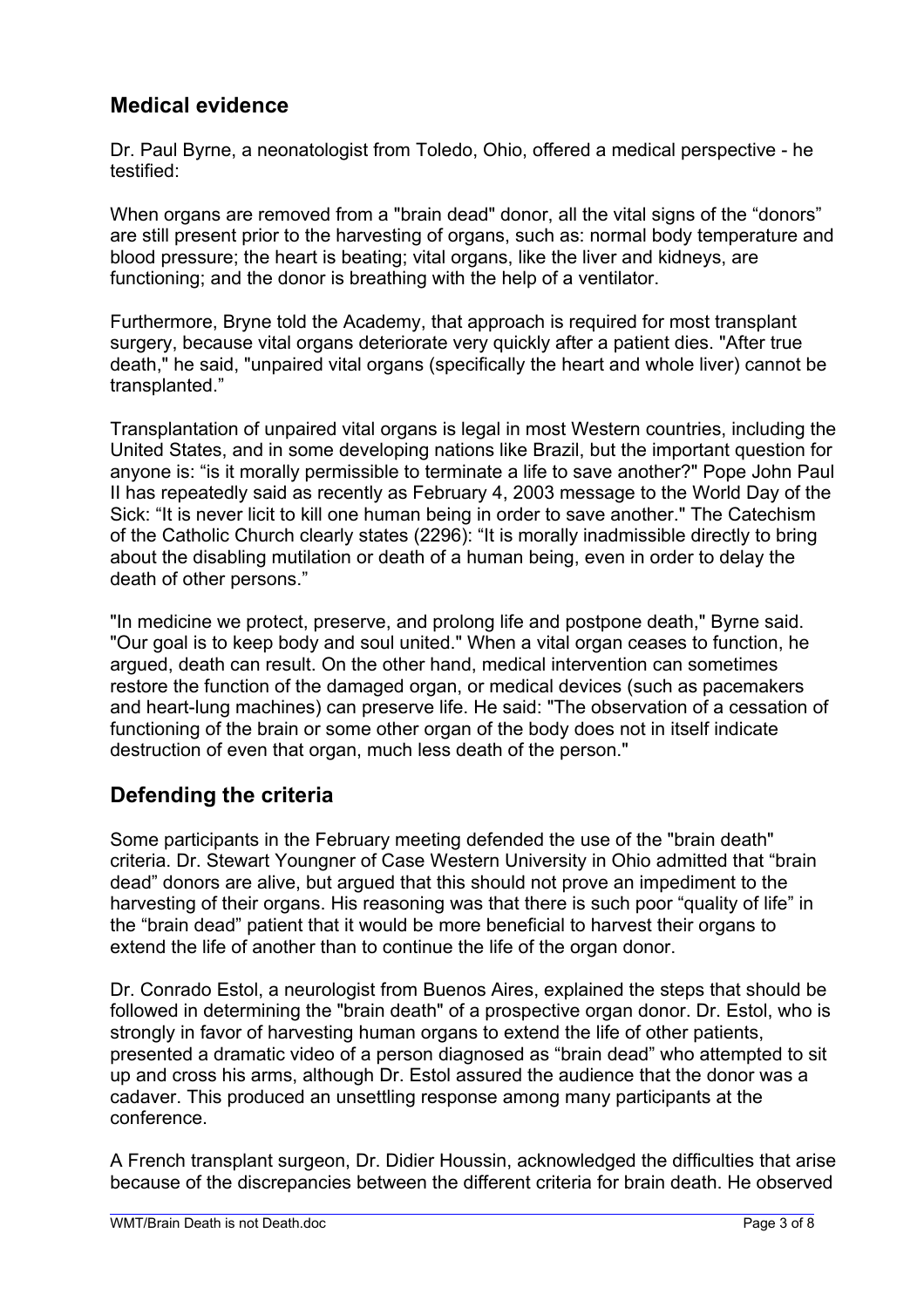that "death is a medical fact, a biological process, and a philosophical question, but it is also a social fact. It would be difficult for a society to admit that a man could be said alive in one place and dead in another place. However, as a proponent of transplants, he said that it is important for society to trust doctors.

Another French physician, Dr. Jean-Didier Vincent of the Institut Universitaire, emphasized that a "brain dead" person has suffered complete and irreversible destruction of the brain. Dr. Vincent was questioned closely about the case of a pregnant women, diagnosed as brain-dead, who continues her pregnancy while on lifesupport system, even producing breast milk for her unborn child. He admitted that the mother produces milk, but regards that production as an inhibited mechanical reflex rather than a sign of enduring human life. When reminded that the production of breast milk results from the signal sent from the anterior lobe of the pituitary that stimulates the secretion of milk, and possibly breast growth, thus requiring a functioning brain, he replied that there could be some minimal hormonal production in the brain.

# **The apnea test**

In his presentation at the conference, Dr. Cicero Coimbra, a clinical neurologist from the Federal University of Sao Paolo, Brazil denounced the cruelty of the apnea test, in which mechanical respiratory support is withdrawn from the patient for up to 10 minutes. to determine whether he will begin breathing independently. This is part of the procedure before declaring a brain-injured patient "brain dead." Dr. Coimbra explained that this test significantly impairs the possible recovery of a brain-injured patient, and can even cause the death of the patients. He argued:

. A large number of brain-injured patients, even in deep coma, can recover to lead a normal daily life; their nervous tissue may be only silent, not irreversibly damaged, as a consequence of a partial reduction of the blood supply to the brain. (This phenomenon, called "ischemic penumbra," was not known when the first neurological criteria for brain death were established 37 years ago.) However, the apnea test (considered the most important step for the diagnosis of "brain death" or brain-stem death) may induce irreversible intra-cranial circulatory collapse or even cardiac arrest, thereby preventing neurological recovery.

· During the apnea test, the patients are prevented from expelling carbon dioxide (CO2), which becomes a poison to the heart as the blood CO2 concentration rises.

· As a consequence of this procedure, the blood pressure drops, and the blood supply to the brain irreversibly ceases, thereby causing rather than diagnosing irreversible brain damage; by reducing the blood pressure, the "test" further reduces the blood supply to the respiratory centers in the brain, thereby preventing the patient from breathing during this procedure. (By breathing, the patient would demonstrate that he is alive.)

· Irreversible cardiac arrest (death), cardiac arrhythmias, myocardial infarction, and other life-threatening detrimental effects may also occur during the apnea test. Therefore, irreversible brain damage may occur during and before the end of the diagnostic procedures for "brain death."

Dr. Coimbra concluded by saying that the apnea test should be considered unethical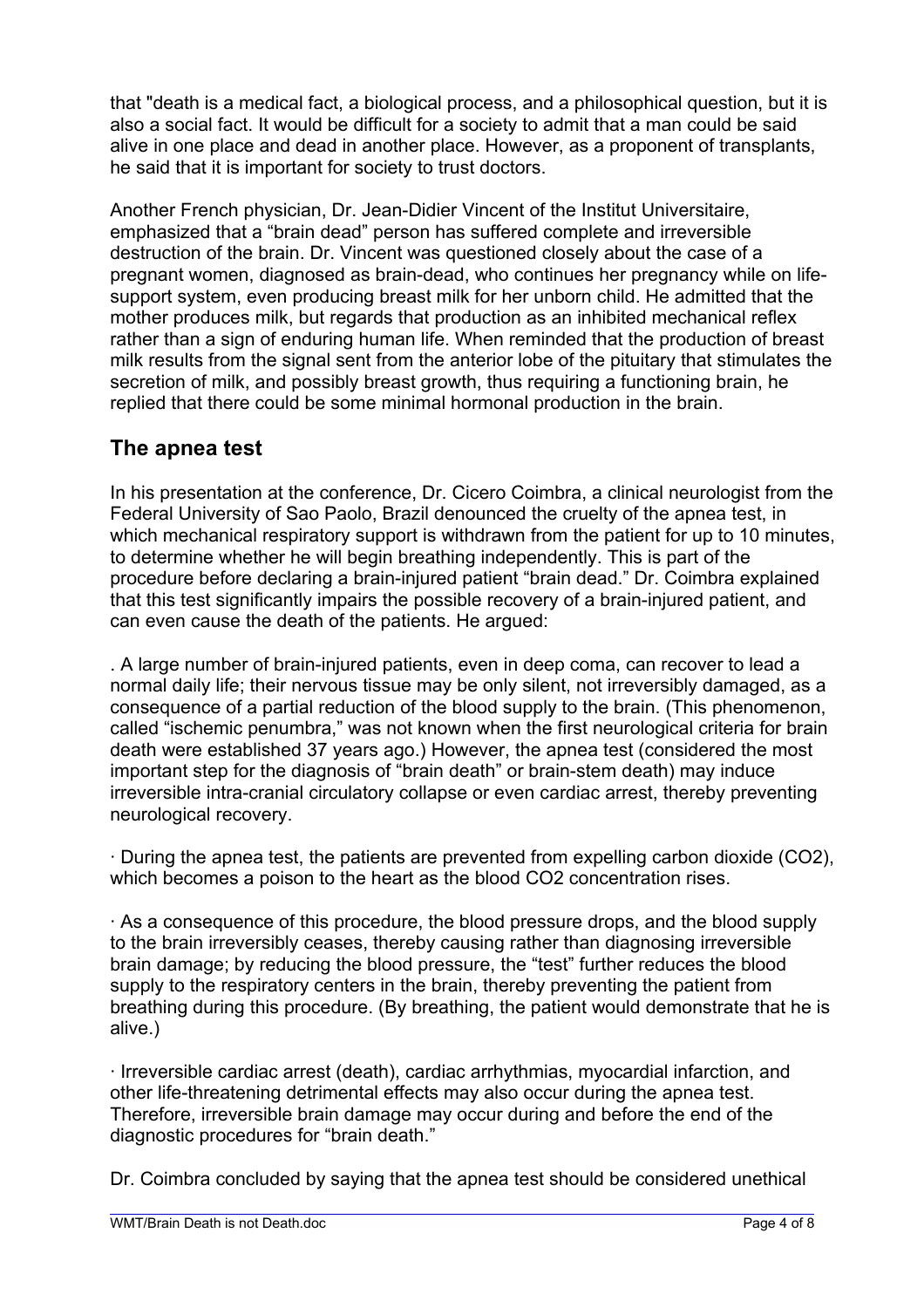and declared illegal as an inhumane medical procedure. If family members were informed of the brutality and risk of the procedure, he stated, most of them would deny permission.

 He pointed out that when a heart attack patient is admitted to the emergency room he is never subjected to a stress test in order to verify that he is suffering from heart failure. Instead the patient is given special care and protection from further stress to the heart.

 In contrast when a brain-injured patient is subjected to the apnea test, further stress is placed on the organ that has already been injured, and additional damage can endanger the patient's life. Dr. Yoshio Watanabe a cardiologist from Nagoya, Japan, concurred, saying that if patients were not subjected to the apnea test, they could have a 60 percent chance of recovery to normal life if treated with timely therapeutic hypothermia.

The question of a brain-injured patient's possible recovery also concerned Dr. David Hill, a British anesthetist and lecturer at Cambridge. He observed: "It should be emphasized first that it was widely admitted, that some functions, or at least some activity, in the brain may still persist; and second that the only purpose served by declaring a patient to be dead rather than dying, is to obtain viable organs for transplantation." The use of these criteria, he concluded, "could in no way be interpreted as a benefit to the dying patient, but only (contrary to Hippocratic principles) a potential benefit to the recipient of that patient's organs."

### **"The deception"**

Dr. Hill recalled that the earliest attempts at transplanting vital organs often failed because the organs, taken from cadavers, did not recover from the period of ischemia following the donor's death. The adoption of brain-death criteria solved that problem, he reported, "by allowing the removal of vital organs before life support was turned off- without the legal consequences that might otherwise have attended the practice."

While it is remarkable that the public has accepted these new criteria, Dr. Hill remarked, he attributed that acceptance in large part to the favorable publicity for organ transplants, and in part to public ignorance about the procedures.

 "It is not generally realized," he said, that life support is not withdrawn before organs are taken; nor that some form of anaesthesia is needed to control the donor whilst the operation is performed." As knowledge of the procedure increases, he observed, it is not surprising that--as reported in a 2004 British study--"the refusal rate by relatives for organ removal has risen from 30 percent in 1992 to 44 percent." Dr. Hill also suggested that when relatives see with their own eyes the evidence that a potential organ donor is still alive, they harbor enough doubts so that they are not ready to consent to the organ removal.

In the United Kingdom, Dr. Hill reported, there is mounting pressure for individuals to sign, and always carry with them, donor cards authorizing doctors to use their vital organs. Today only about 19 percent of the country's people have registered as organ donors, but vehicle-registration forms, driver's-license applications, and other public documents provide "tick boxes" allowing citizens to give this advance directive; even children are encouraged to sign. All such documents specify that organs may be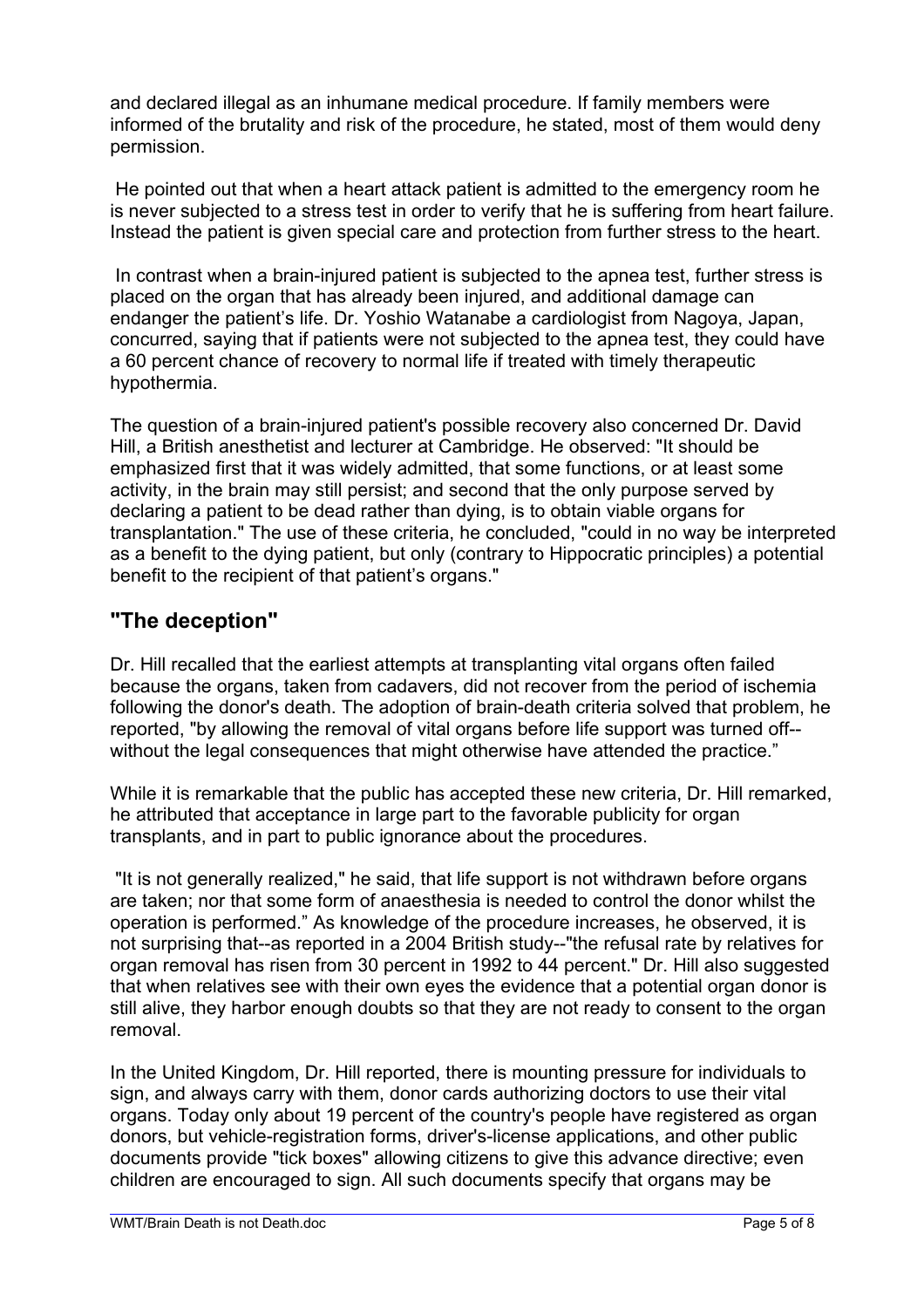harvested only "after my death," but there is no definition of what constitutes "death." Again, Dr. Hill remarked, the acceptance of transplants hangs on the public's lack of understanding about the procedure. And yet, he pointed out, "For any other procedure, informed consent is required, but for this most final of operations no explanation nor counter-signature is required, nor is the opportunity given to discuss the question of anaesthesia."

Bishop Fabian Bruskewitz of Lincoln, Nebraska, addressed the issue of the donor's consent. "As far as I know," he told the Pontifical Academy, "no respectable, learned and accepted moral Catholic theologian has said that the words of Jesus regarding laying down one's life for one's friends (John 15:13) is a command or even a license for suicidal consent for the benefit of another's continuation of earthly life."

The bishop went on to observe that current technology enables doctors only to monitor brain activity "in the outer 1 or 2 centimeters of the brain." He asks: "Do we have then, moral certitude in any way that can be called apodictic regarding even the existence, much less the cessation of brain activity?" From the perspective of Catholic moral teaching the bishop said:

The dignity and autonomy of a human being--whether zygote, blastocyst, embryo, fetus, newborn, infant, adolescent, adult, disabled or handicapped adult, aged adult, adult in a comatose or (so-called) persistent vegetative state, etc--are viewed, as they have been viewed throughout the history of the Catholic Church, as worthy of respect and entitled to protection from untoward human intervention effecting the termination of human life at any of those stages.

In light of the serious questions about the validity of the "brain death" criteria, Professor Josef Seifert from the International Academy of Philosophy in Liechtenstein argued that medical ethicists should invoke the true and evident ethical principle (emphasized by the whole Church tradition of moral teachings), that "even if a small reasonable doubt exists that our acts kill a living human person, we must abstain from them."

# **The Signs of Death**

Conclusions reached after examination of Brain-Related Criteria for death, at the Pontifical Academy of Sciences meeting

1. On the one hand the Church recognizes, consistent with her tradition, that the sanctity of all human life from conception to natural end must absolutely be respected and upheld. On the other hand, a secular society tends to place greater emphasis on the quality of living.

2. The Catholic Church has always opposed the destruction of human life before being born through abortion and she equally condemns the premature ending of the life of an innocent donor in order to extend the life of another through unpaired vital organ transplantation. "It is morally inadmissible directly to bring about the disabling mutilation or death of a human being, even in order to delay the death of other persons." "It is never licit to kill one human being in order to save another."

3. "Nor can we remain silent in the face of other more furtive, but no less serious and real forms of euthanasia. These could occur for example when, in order to increase the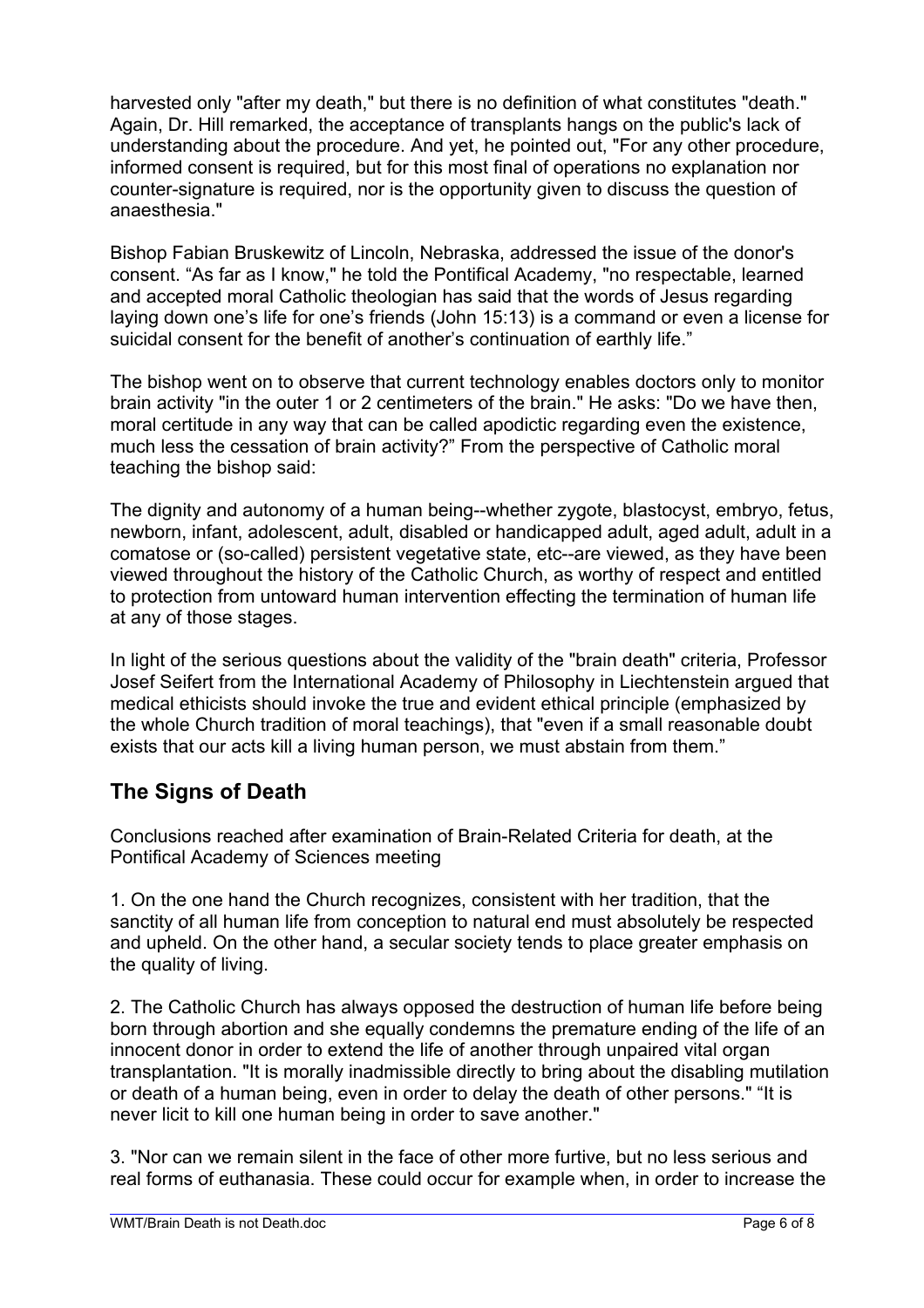availability of organs for transplants, organs are removed without respecting objective and adequate criteria which verify the death of the donor."

4. "The death of the person is a single event, consisting in the total disintegration of that unitary and integrated whole that is the personal self. It results from the separation of the life-principle (or soul) from the corporal reality of the person." Pope Pius XII declared this same truth when he stated that human life continues when its vital functions manifest themselves even with the help of artificial processes.

5. "Acknowledgement of the unique dignity of the human person has a further underlying consequence: vital organs which occur singly in the body can be removed only after death--that is, from the body of someone who is certainly dead. This requirement is self-evident, since to act otherwise would mean intentionally to cause the death of the donor in disposing of his organs." Natural moral law precludes removal for transplantation of unpaired vital organs from a person who is not certainly dead. The declaration of "brain death" is not sufficient to arrive at the conclusion that the patient is certainly dead. It is not even sufficient to arrive at moral certitude.

6. Many in the medical and scientific community maintain that brain-related criteria for death are sufficient to generate moral certitude of death itself. Ongoing medical and scientific evidence contradicts this assumption. Neurological criteria alone are not sufficient to generate moral certitude of death itself, and are absolutely incapable of generating physical certainty that death has occurred.

7. It is now patently evident that there is no single so-called neurological criterion commonly held by the international scientific community to determine certain death. Rather, many different sets of neurological criteria are used without global consensus.

8. Neurological criteria are not sufficient for declaration of death when an intact cardiorespiratory system is functioning. These neurological criteria test for the absence of some specific brain reflexes. Functions of the brain not considered are temperature control, blood pressure, cardiac rate and salt and water balance. When a patient on a ventilation machine is declared "brain dead," these functions not only are present but also are frequently active.

9. The apnea test--the removal of respiratory support--is mandated as a part of the neurological diagnosis and it is paradoxically applied to ensure irreversibility. This significantly impairs outcome, or even causes death, in patients with severe brain injury.

10. There is overwhelming medical and scientific evidence that the complete and irreversible cessation of all brain activity (in the cerebrum, cerebellum and brain stem) is not proof of death. The complete cessation of brain activity cannot be adequately assessed. Irreversibility is a prognosis, not a medically observable fact. We now successfully treat many patients who in the recent past were considered hopeless.

11. A diagnosis of death by neurological criteria alone is theory, not scientific fact. It is not sufficient to overcome the presumption of life.

12. No law whatsoever ought to attempt to make licit an act that is intrinsically evil. "I repeat once more that a law which violates an innocent person's natural right to life is unjust and, as such, is not valid as a law. For this reason I urgently appeal once more to